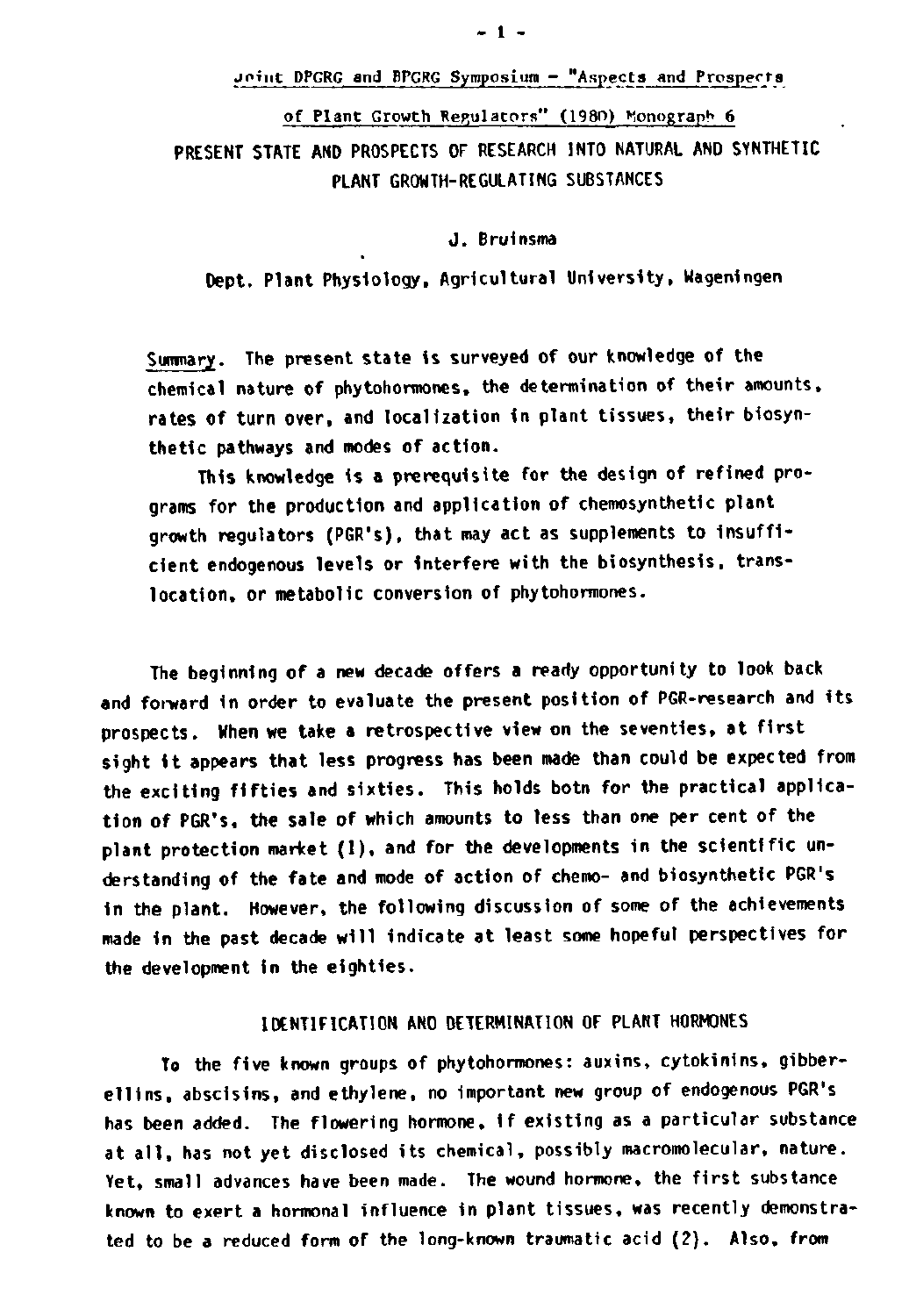**40 kg rape seed pollen, collected by industrious bees, 4 mg of a steroid compound was Isolated, which strongly promotes cell division and elongation in bean seedlings (3). Will this 'brassinolide' turn out to provide a link between phytohormones and the steroid hormones known from animal and human physiology? The different effects of steroidal oestrogens in plant growth and development open the possibility that this group will be recognized as true phytohormones (4).** 

**Are there any new groups of phytohormones expected to be discovered at all? Some phenomena that cannot be satisfactorily explained from the actions of the presently known hormones point to this possibility. One of**  these is tuberization in potato for which Kumar and Wareing assume an un**known substance inducing lateral cell division in the stolon tip (5). Another was hit upon at our laboratory, where Varga found that when a fertilized tomato ovary is severed from the mother plant all mitotic activity is prompt y interrupted. Upon culture in vitro no more cell divisions occur in the pericarp, placental or ovule tissues. However, when grafted back on the mother plant within a fortnight, the ovary regains its mitotic activity that cannot be restored in vitro by the addition of any cytokinin or other (group of) hormones In any possible way. The presence of roots seems not to be essential for this resumption, possibly the leaves are the site of production of a hitherto unknown substance essential for cell division.** 

**The qualitative and quantitative determination of plant hormones has been greatly Improved by the application of chromatographic and other analytical methods, allowing for the absolute identification of nanogram**  and picogram quantities (e.g. 6.7). However, the analysis requires **scrupulous purification procedures that involve considerable risks. Scott et al. found no difference 1n the cytokinin contents of two crown gall cultures, one forming a callus only, the other producing sprouts. The recovery of their clean-up for GC-MS determination was only .6 - 2.7% of the activity determined with a bio assay (8). Apparently an internal standard is indispensable. The same issue of Planta 1n which this case was published, contained another serious warning, concerning the probable contamination with a commercial preparation of a sample of gibberellins for GC-MS determination (9).** 

**Moreover,we have to be aware that the endogenous level of a hormone Is not always a reliable indicator for Its physiological Importance. For example, although the main gibberellin in rice plants Is GAjg , i t Is probably only the pool from which the active substance for stem growth, GAj, is formed**  in only limited amounts (10). Also the accumulation of GA<sub>20</sub>, in pea plants, **coincides with a low growth rate. Under growth-promoting conditions the** 

 $-2 -$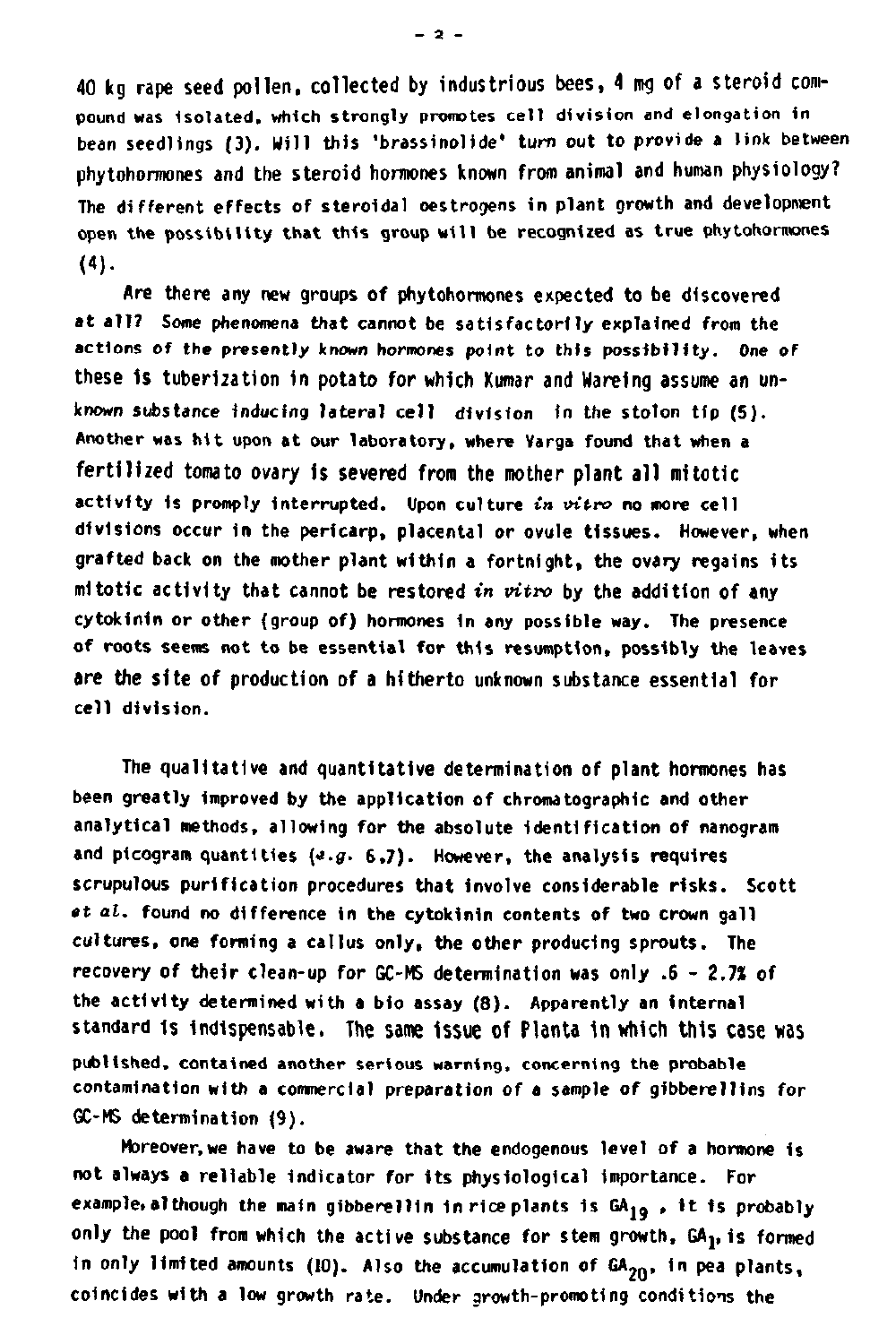**level of GA20 decreases because of its conversion into GA2g which is the active gibberellin in pea stem elongation (11,12). These examples demonstrate that the amount of hormone need not correspond with its physiological significance and, moreover, need not be related to its effect, the relationship between'amount and response may even be inverse.** 

**This Indicates that the determination of the turn over rate of a hormone may be far more relevant than that of Its absolute amount. Turn over rates can be determined by addition of the substance involved containing a radioactive label and following the fate of the label, but in**  such studies the problem of compartmentalization may easily interfere. For example, radioactive GA<sub>20</sub>, added to pea stem tissue, is quite stable, indicating a low rate of turn over. However, endogenous GA<sub>20</sub> is readily con**verted into an inactive catabolite. If this different fate of exogenous and endogenous molecules of the same substance is not due to an isotope effect, then i t points to a different localization in the tissue, probably within the cells. The endogenous GA?" being located in a compartment in which i t is enzyraatically converted and which is inaccessible for the exogenously applied molecules (12). Similarly, whereas radioactive IAA, applied to hypocotyl segments of light-grown sunflower seedlings, is**  basipetally translocated at a rate of 7 mm h<sup>-1</sup> (13), the endogenous IAA **1n the tissue was found at our laboratory to be hardly transported at all (14). I t Is apparently pooled in a compartment such as the vacuole from which i t Is hardly released. Therefore, exogenously applied PGR's may arrive at other sites than where the corresponding endogenous hormones reside and, accordingly, their fate and function may be very different.** 

**These examples underline the necessity to perform exact determinations, not only of the amounts of the phytohormones, but of their turn over rates and localization as well. This will allow, on the one hand, a better understanding of the mode of action of applied PGR's and, on the other hand, a verification of hypotheses based on the earlier, less specific and accurate bio assays and to further unravel the interactions of phytohormones in plant growth and development. As a final example of this topic, the physical determination of endogenous IAA In the phototropical 1y stimulated sunflower hypocotyl showed that no lateral gradient in the IAA-concentration occurs. Therefore, the venerable Cholodny-Went theory of tropic curvature, from the age of the bio assay, does not apply. Instead, the abscisin, xanthoxin, was found to accumulate at the illuminated side and may, by its growth-inhibiting action, account for the curvature (14,15). Similarly, abscisic acid is re-**

**placing IAA in the geotropic curvature of roots (16).** 

 $-2 -$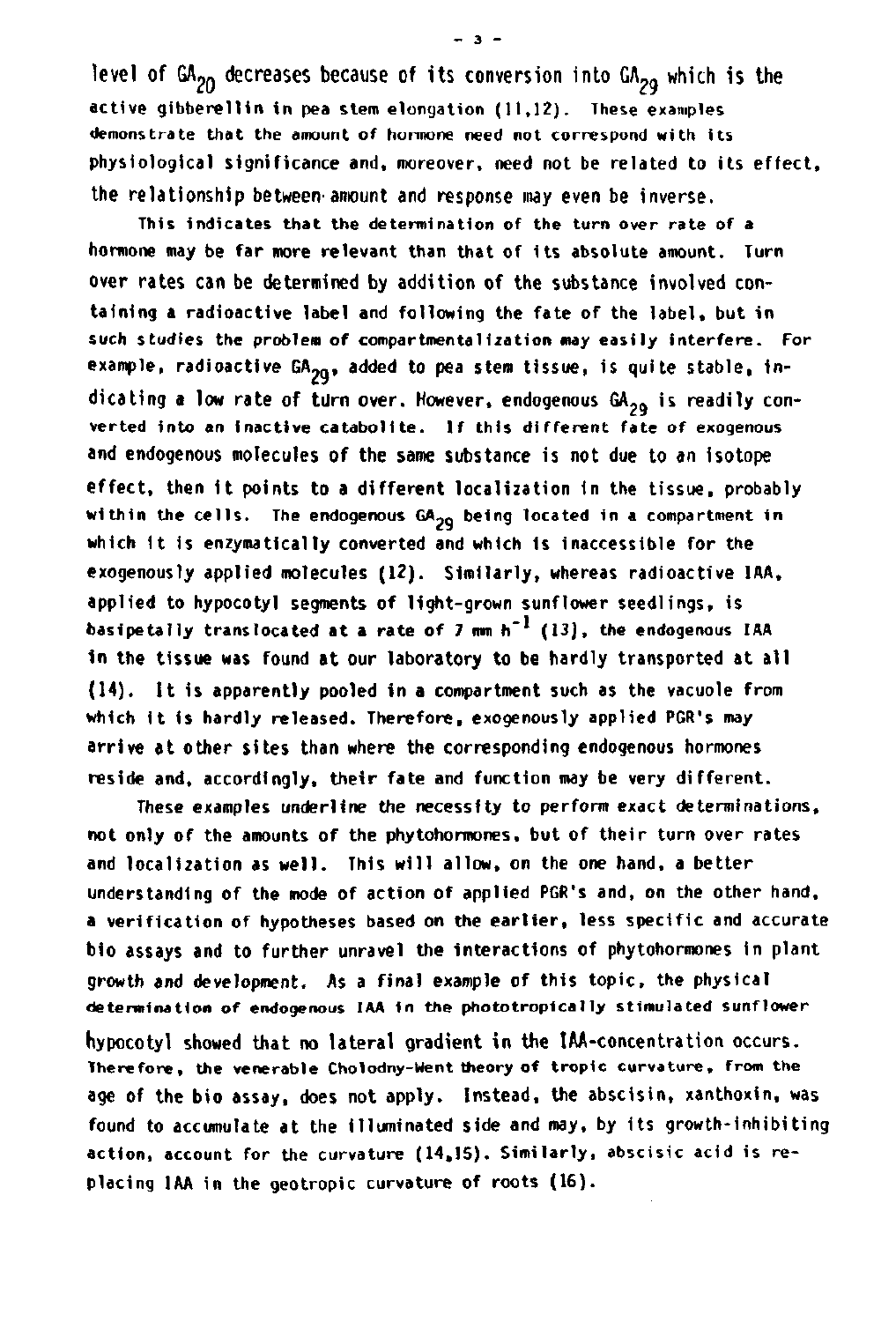### **BIOSYNTHESIS AND MODE OF ACTION OF PLANT HORMONES**

**The biosynthetic pathways of the phytohorniones have been further analyzed, also with the aid of cell-free systems and radioactive presursors. Particularly the progress in the gibberelllns Is notable, while the elucidation of the biosynthesis of ethylene in higher plants is a real breakthrough (17). The further evaluation of the immediate precursor, 1-aminocyclopropane-lcarboxylic acid (ACC) and, particularly, of the inhibitor of its formation, aminoethoxyvinylglycine (AVG), may lead to applications of considerable practical importance (18,19). However, one should keep an open mind for the possibility of alternative biosynthetic pathways, especially for auxins and ethylene, while the biosyntheses of the cytokinins and of xanthoxin are not yet established with certainty.** 

**On the contrary, really disappointing is the progress, during the last decade, in the understanding of the mode of action of phytohormones. The acid-growth theory of auxin-induced cell elongation is stil l a matter of controverse (cf. 20 and 21). But the central question is : Do phytohorniones act in a similar way as the steroid hormones in vertebrates? After the promising results of Matthijsse 1n 1969 (22), cytoplasmic hormone-protein complexes have only rarely been identified with certainty (23). The specific activity of such a complex in cell-free, RNA-synthesizing systems, has not yet unequivocally been established. Membrane-bound receptors are mainly of a carrier-type character (24). The interaction of plant hormones with membranes is as little understood as their interaction with,**  $e.g.,$  **phytochrome. The poor results to detect and Investigate hormone-protein and hormonemembrane complexes, and the lack of specificity of many hormone actions, as demonstrated by their manifold activities and their mutual Interactions, led Trewavas (25) to suggest the abolition of the model presented by the vertebrate steroid hormones. He is Inclined to consider plant hormones just as 'some of a number of signals or substances which can modify development' and**  finds it 'simpler to suppose that one critical metabolic event may be in**duced by many substances without the necessary intervention of receptor proteins'.** 

**An interesting example of how a phytohormone can act just as one 'of a number of signals or substances which can modify development', has been described at our laboratory by Van Loon (26). He studies the role of ethylene in tobacco plants reacting hypersensitively to infection with tobacco mosaic virus (TMV). In these /»gene-carrying tobacco varieties, TMV cannot spread through the plant to develop mosaic symptoms. Instead, the virus is confined to the surroundings of the necrotic spots developing at the sites of Infection. The appearance of lesions is preceded by a peak of ethylene evolution and accompanied by large changes in protein constitution, in** 

#### **- 4 -**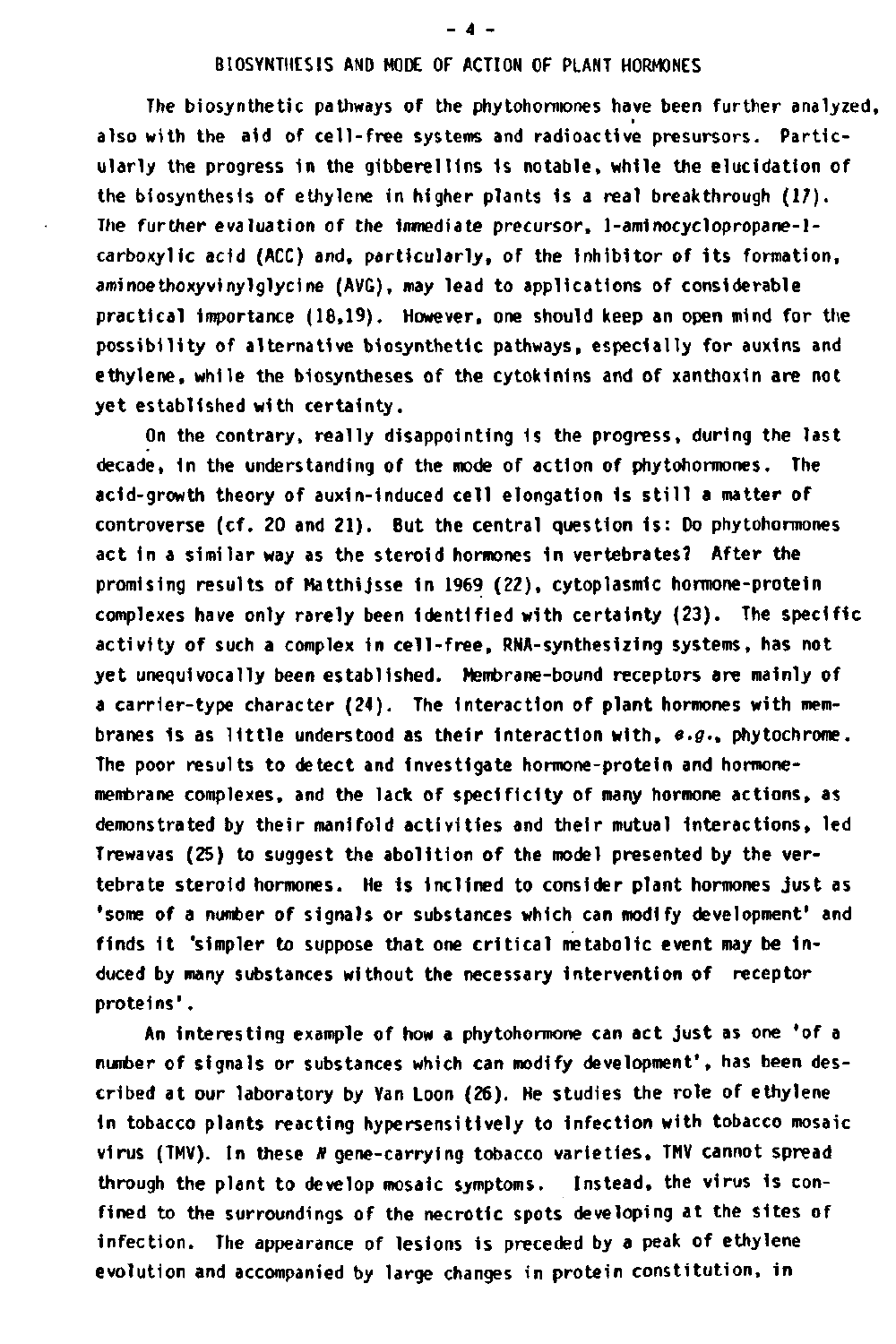**peroxidase isoenzyme patterns, and in the induction of systemic resistance in non-infected leaves against further infections. Van Loon found that the local application of ethylene, by pricking healthy leaves with needles moistened with ethephon, gave rise to all these symptoms: occurrence of local necroses, a qualitatively and quantitatively similar re-direction of protein metabolism, and even development of systemic resistance against virus Infections. Therefore, among the various agents able to evoke the syndrome of the hypersensitivity reaction, ethylene apparently 1s one of the key substances. However, we have no idea as to how this loose double bond acts in fundamentally re-adjusting the genetically controlled proteinsynthesizing apparatus of the plant cells.** 

## **APPLICATION OF PLANT GROWTH REGULATORS**

**I stress this point of our ignorance of the mode of action of this and other phytohormones because I t Is not only a matter of academic Interest. I f the application of PGR's in practice and the development of new chemo**synthetic PGR's are to be more than haphazard enterprises, then we have to **know, not only how the natural PGR's, the hormones, are synthesized, translocated, and metabolized, but first of all how they act in the metabolism of the plant cells. Only then can we try to design refined programs for the production and application of chemosynthetic PGR's.** 

**For the time being, there are two ways along which exogenous PGR's can Interfere with the endogenous, hormonal pattern. On the one hand, they can Interfere with the biosynthesis, translocation, or metabolic conversion of plant hormones. On the other hand, they can replace or supplement phytohormones when the level of the latter is suboptimal.** 

**Examples of the latter are the application of gibberellins to promote germination of barley and lettuce seeds, to enlarge petioles and berries in bunches of table grapes and, especially, to Induce flowering In coniferous trees. An Interesting finding here has been that flowering in the economi**cally important *Pinaxede* cannot be obtained by gibberellic acid, GA<sub>3</sub>, but **rather with the gibberellins GA^+7 that lack one of the hydroxyl groups of GA,. Under conditions promoting cone production, e.g., water stress or nitrate fertilization, just these less polar gibberrellins appear in the needles, indicating that the exogenous treatment replenishes a very specific endogenous shortage (27).** 

**Similarly, the ceiling in soybean productivity can possibly be broken at last by the local application of benzyladenine (BA). This treatment not only prevents abortion of the remaining flower buds after the first fruit set, but also leads to increased numbers of seed per pod and weight per seed. This indicates the replenishing of an endogenous cytokinin shortage.** 

**- 5 -**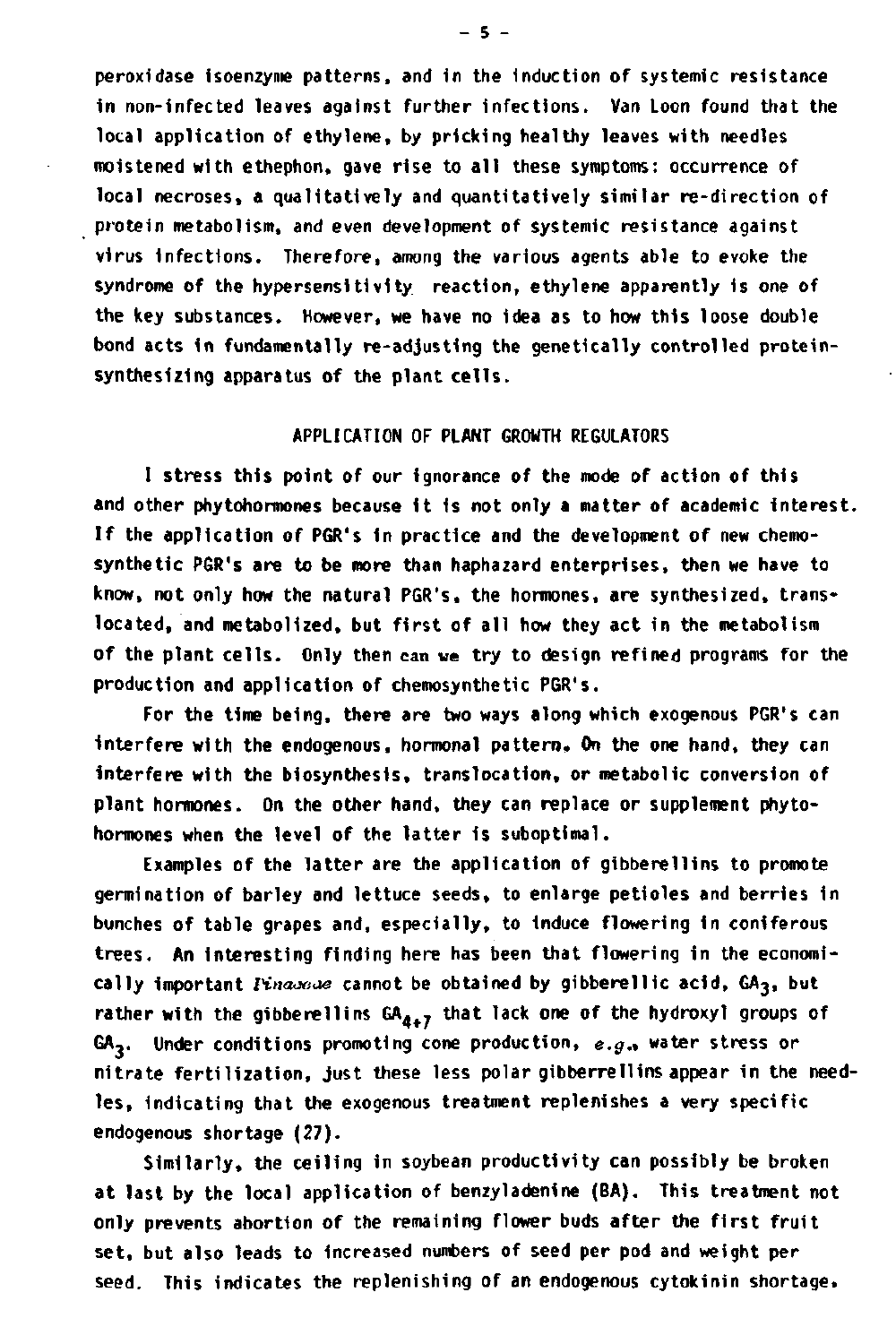**which is further corroborated by the observation that the cultivars with the lowest zeatin content in their ovaries show the strongest response to the treatment (28).** 

**Shortage of ethylene can be overcome by treatment with ethephon, or by stimulation of its biosynthesis with auxin, ACC or, possibly, daminozide. The applications are manifold: for the Induction of flowering In bromeliacean plants, the promotion of ripening and abscission of fruits, growth retardation in flax.** 

**Nearly as versatile are the growth retardants that Inhibit glbberellin biosynthesis, such as chlormequat and ancymldol. They are not only used for stem shortening in cereals and ornamentals, but also to Improve flower formation of fruit trees. In all these applications the main effect seems to be a shift In the endogenous glbberellin:ethylene ratio, and sometimes ethylene promotors and gibberellin Inhibitors are applied together. An example is Terpal, a growth regulator in winter barley and cotton, In which ethephon is combined with the onium compound, DPC (dimethylpiperidinium chloride) (29). Hopefully, the eighties will also see the coming Into practice of a suitable retardant for our lawns.** 

**This survey of PGR-applications Is of necessity very Incomplete, I t only presents some main lines of development, leaving out of scope, e-g-, the many subtle treatments applied to regulate flowering, fruiting, and harvesting in fruit culture (18) or the important field of defoliants and deslccants which at least partly overlaps with the area of herbicides. I t also omits the new and extremely Interesting field of the plant anabolics, that possibly act directly in the plant metabolism rather than through the hormonal pattern. Glyphosine is an example of such a compound, already In use In sugar cane (30). Plant anabolics may enhance the production of such primary and secondary plant products as carbohydrates, proteins, lipids, pigments, and aromatic and medicinal substances. But this 1s largely music for the future. At present, the number of important applications of PGR's Is stil l rather limited, one would have hoped for many more possibilities to regulate vegetative and reproductive growth and development, dormancy and senescence, to Improve resistance against unfavourable conditions, to facilitate harvesting, and to enhance the keeping quality of harvested commodities.** 

**Hopeful data for the future are the increased efforts in the phytopharmaceutical Industry to develop new PGR's and also the growing readiness to cooperate as, for example, in the large-scale testing of abscission chemicals in Citrus at the Florida Department of Citrus at Lake Alfred. For the time being, research for the development of new PGR's will maintain much of its haphazard characteristics, although a more sophisticated approach occurs in the research connected with, e.g. AVG, biostable abscisins, and onium compounds. May the** 

**- 6 -**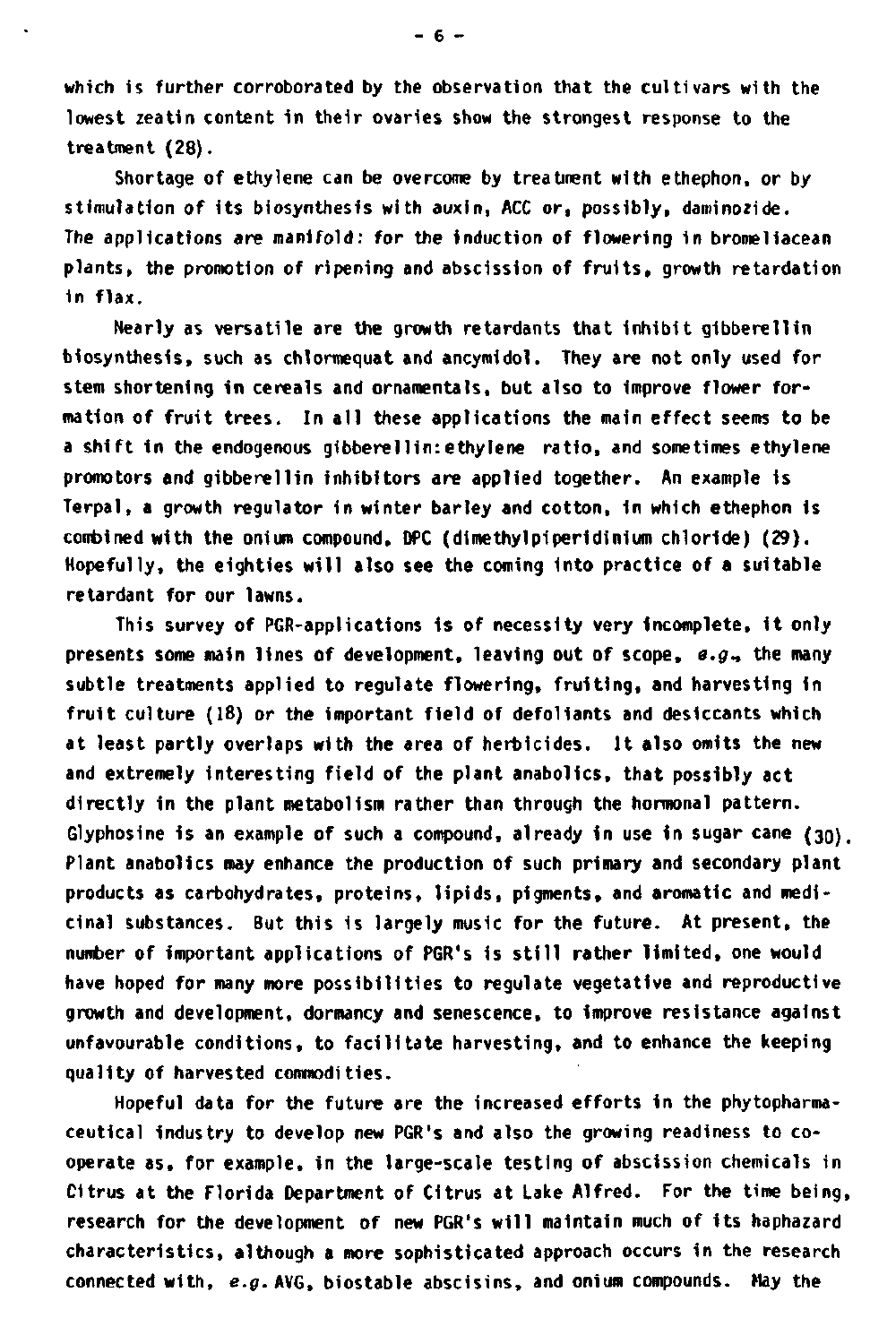**coming decade bring us not only a few casual hits but above all a deeper insight in how both bio- and chemosynthetic PGR's perform their jobs in helping mankind to produce more and better food, fodder, flower, fibre and fuel crops.** 

### **References**

- **1. LUrssen K. (1979) In: Anwendungsmöglichkeiten von Phytohormonen und Wachstunisregulatoren in der Pflanzenproduktion (F. Bangerth ed.) Eugen Ulmer, Stuttgart, pp 49-58.**
- **2. Zimmerman D.C. and Coudron CA. (1979) Plant Physiol., 63, 536-541.**
- **3. Grove M.D., Spencer G.F., Rohwedder W.K., Mandava N., Worley J.F., Warthen J.D., Steffens G.L., Flippen-Anderson J.L..and Cook J.C. (1979) Nature, 281, 216-217.**
- **4. Hewitt S., Hillmann J.R. and Knights, B.A. (1980) New Phytol.. 85, 329-350.**
- **5. Kumar 0. and Wareing P.F. (1973) New. Phytol.. 72, 283-287.**
- **6. Martin G.C., Nishijima C. and Labavitch Ü.M. (1980) J . Amer. Soc. Hort. Sei., 105, 46-50.**
- **7. Zelleke A., Martin G.C. and Labavitch J.M. (1980) J. Amer. Soc. Hort. Sei. 105, 50-53.**
- **8. Scott I.M., Browning G. and Eagles J. (1980) Planta, 147, 269-273.**
- **9. Dennis F.G., Martin G.C, Gaskin P. and MacMillan J. (1980) Planta, 147. 376-377.**
- **10. Kurogochi S., Murofushi N., Ota Y. and Takahashi N. (1979) Planta, 146, 185-191.**
- 11. Koehler D. (1971) Zeitschr. Pflanzenphysiol., 65, 404-409.
- **12. Sponsel V.M., Kirkwood P.S. and MacMillan J . (1980) In: Plant growth substances (F. Skoog ed.) Springer, Berlin, Heidelberg, New York, pp**
- **13. Leopold A.C. and Lam S.L. (1961) In: Plant growth regulation (R.M. Klein ed.) Iowa State Univ. Press, Ames, U.S.A., pp 411-418.**
- **14. Bruinsma J. , Karssen CM. , Benschop M. and Dort J.B. van (1975) J . Exp. Bot., 26, 411-418.**
- **15. Bruinsma J. , Franssen J.M. and Knegt E. (1980) In: Plant growth substances (F. Skoog ed.) Springer, Berlin, Heidelberg, New York, pp**
- **16. Pilet P.E. (1977) In: Plant growth regulation (P.E. Pilet ed.) Springer, Berlin, Heidelberg, New York, pp 115-128.**
- **17. Adams D.O. and Yang S.F. (1979) Proc. Natl. Acad. Sei. U.S.A., 76, 170- 174.**
- **18. Bangerth F. (1979) In: Anwendungsmöglichkeiten von Phytohormonen und Wachstumsregulatoren in der Pflanzenproduktion (F. Bangerth ed.) Eugen Ulmer, Stuttgart, pp. 149-174.**
- **19. Williams M. (1980) Hort Science, \_15, 76.**
- **20. Cleland R.E. (1980) In: Plant growth substances (F. Skoog ed.) Springer Berlin, Heidelberg, New 'c\*k, or**